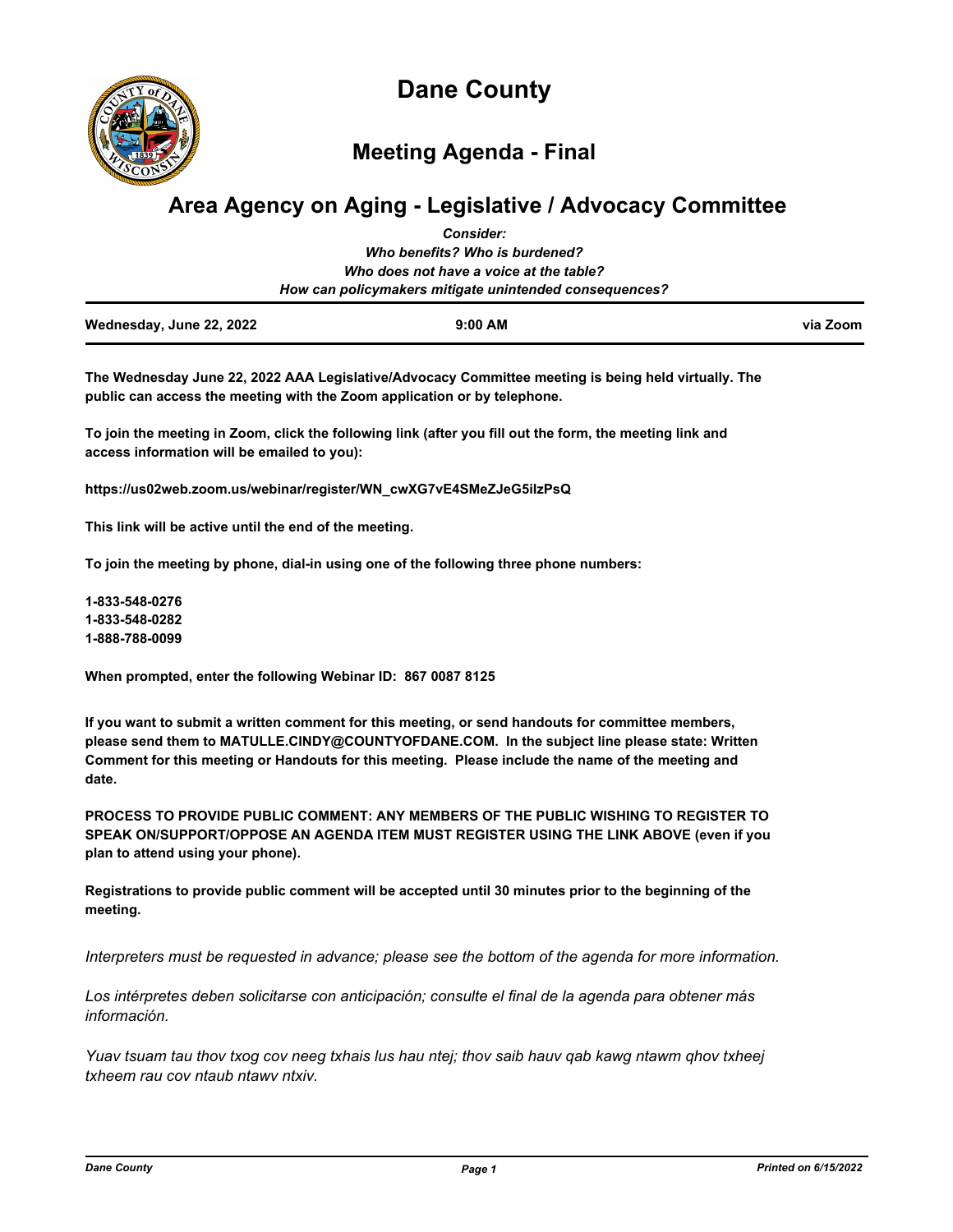# **A. Call To Order**

#### **B. Consideration of Minutes**

[2022 MIN-116](http://dane.legistar.com/gateway.aspx?m=l&id=/matter.aspx?key=23079) Minutes from May 25, 2022

*Attachments:* [2022\\_0525 AAA Legislative-Advocacy Comm Mtg Minutes](http://dane.legistar.com/gateway.aspx?M=F&ID=ff7e2233-c929-4eac-ab5a-159a98288da6.pdf)

#### **C. Action Items**

1. Diversity Work Group

[2022 ACT-046](http://dane.legistar.com/gateway.aspx?m=l&id=/matter.aspx?key=23085) AAA Legislative/Advocacy Committee Recommendation to the AAA Board *Attachments:* [Leg-Adv Committee\\_Diversity Workgroup Recommendation](http://dane.legistar.com/gateway.aspx?M=F&ID=feaec292-33ea-42a2-91ee-d64c7bcad37a.doc)

- 2. Advocacy Supporting Federal & State Programs
	- a. State budget issues of voting and Caregiver programming.
	- b. State funding for HDM and a wait list policy creation.
- 3. 2023 AAA Budget Priorities

[2022 ACT-045](http://dane.legistar.com/gateway.aspx?m=l&id=/matter.aspx?key=23081) 2023 Budget Priorities

*Attachments:* [2023 AAA Budget Priorities Draft 2 6.14.22](http://dane.legistar.com/gateway.aspx?M=F&ID=465ff2b5-5eb9-4a2c-955f-89662944637d.docx)

# **D. Presentations**

# **E. Reports to Committee**

- 1. 2022 Senior Advocacy Training
- 2. Wisconsin Senior Advocates
- 3. ADRC Governing Board